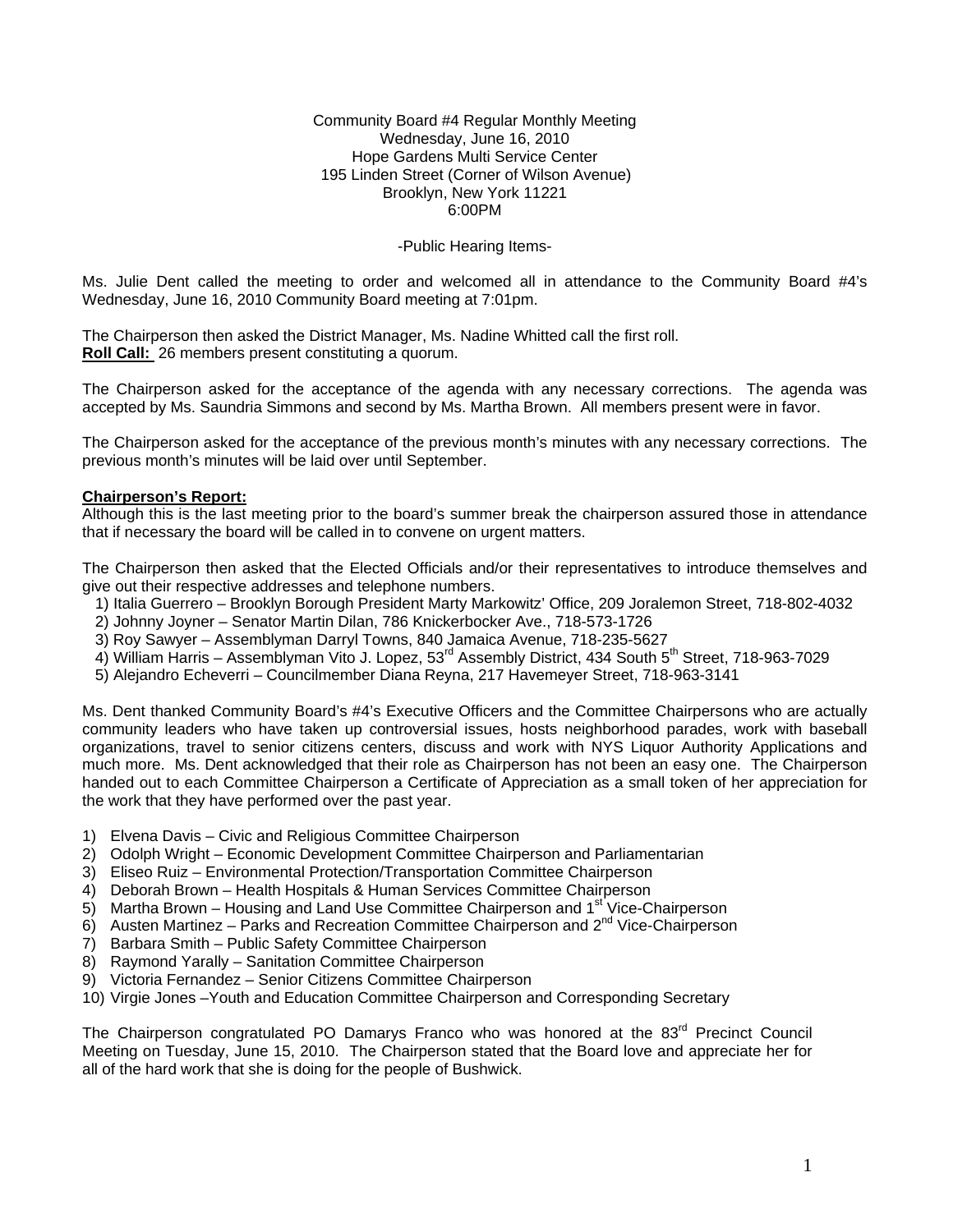Ms. Italia Guerrero from the Brooklyn Borough President's Office representing the Honorable Marty Markowitz presented Board Members who had excellent meeting attendance last year with a Perfect Attendance Award:

- 1. Deborah Brown
- 2. Martha Brown
- 3. Ms. Avellar Hansley
- 4. Mr. Cyril Joseph
- 5. Raul Rubio
- 6. Ms. Barbara Smith
- 7. Odolph Wright

Mayor M. Bloomberg and Brooklyn Borough President Marty Markowitz will have the Community Board Orientation – Swearing in ceremony for all Brooklyn Community Board Members on Monday, June 28, 2010. Registration: 5:30pm; Program: 6:00pm Location: Brooklyn Borough Hall, 209 Joralemon Street, Brooklyn, NY 11201

The Community Board has been assigned the following new board members: Iluminda (Lucy) Belardo Sharlene Moore Angelina Rodriquez Luisa Jose – Olea

Each member of the board received a set of Community Board #4 By-laws attached to the chairpersons report. Each board was asked to familiarize themselves with the operational procedures of the board. The board member contact information has been updated for the board members to have. Board members were asked to return their committee selection form to the District Manager or her staff. This information will not only determine which committee the board member will be assign to but it will also allow the district office to update contact information.

The Chairperson attended a meeting at the Brooklyn Borough Board on June 1, 2010 Items Discussed:

- The opening of the Brooklyn Sheraton Hotel at 228 Duffield Street between Fulton and Willoughby Streets located in the downtown Brooklyn area. The 25 story building will have 321 guest rooms and adds another hotel to a growing trend of accommodation options in Downtown Brooklyn.
- Brooklyn Bridge Park has opened a beautiful multi-use park area, the first of several to be enjoyed by residents from all over Brooklyn. The park between Atlantic Avenue and the Manhattan Bridge features tree lined paths and grass-covered rolling hills. It is a nice place for families to take their children or just to enjoy some fresh air.
- Brooklyn Philharmonic Symphony Orchestra, Inc. is a Brooklyn based cultural organization founded in 1954 and is Brooklyn's sole professional orchestra. Their mission is to integrate; multi-faceted music education, performance and community engagement to service the needs of the diverse neighborhoods of Brooklyn. In May of 2007 the Brooklyn Philharmonic and Create, their partner was selected by New York City to renovate a de-commissioned firehouse at 299 Degraw Street in Brooklyn Community Board #6 district. The firehouse is a 3600 square feet facility which will be leased by the Brooklyn Philharmonic for the NYC-Economic Development Corporation. This project will be constructed in phases. Once renovated it will house two street performance/community event spaces and administrative offices.

June 4, 2010- Brooklyn Borough Hall hosted an Auction for the Soul Tigers Marching Band. The Soul Tigers are from the East New York section of Brooklyn and they march in the Community Board #4's Parade every year. The Soul Tigers will be the entertainment for National Night-Out Against Crime on Tuesday, August 3<sup>rd</sup> 2010 at the Maria Hernandez Park. The Soul Tigers would like to go to Africa and they needed money to get there. Marty Markowitz took on the project, and donations were made by different organizations. The Soul Tigers will now have the opportunity to visit children and adults in Africa.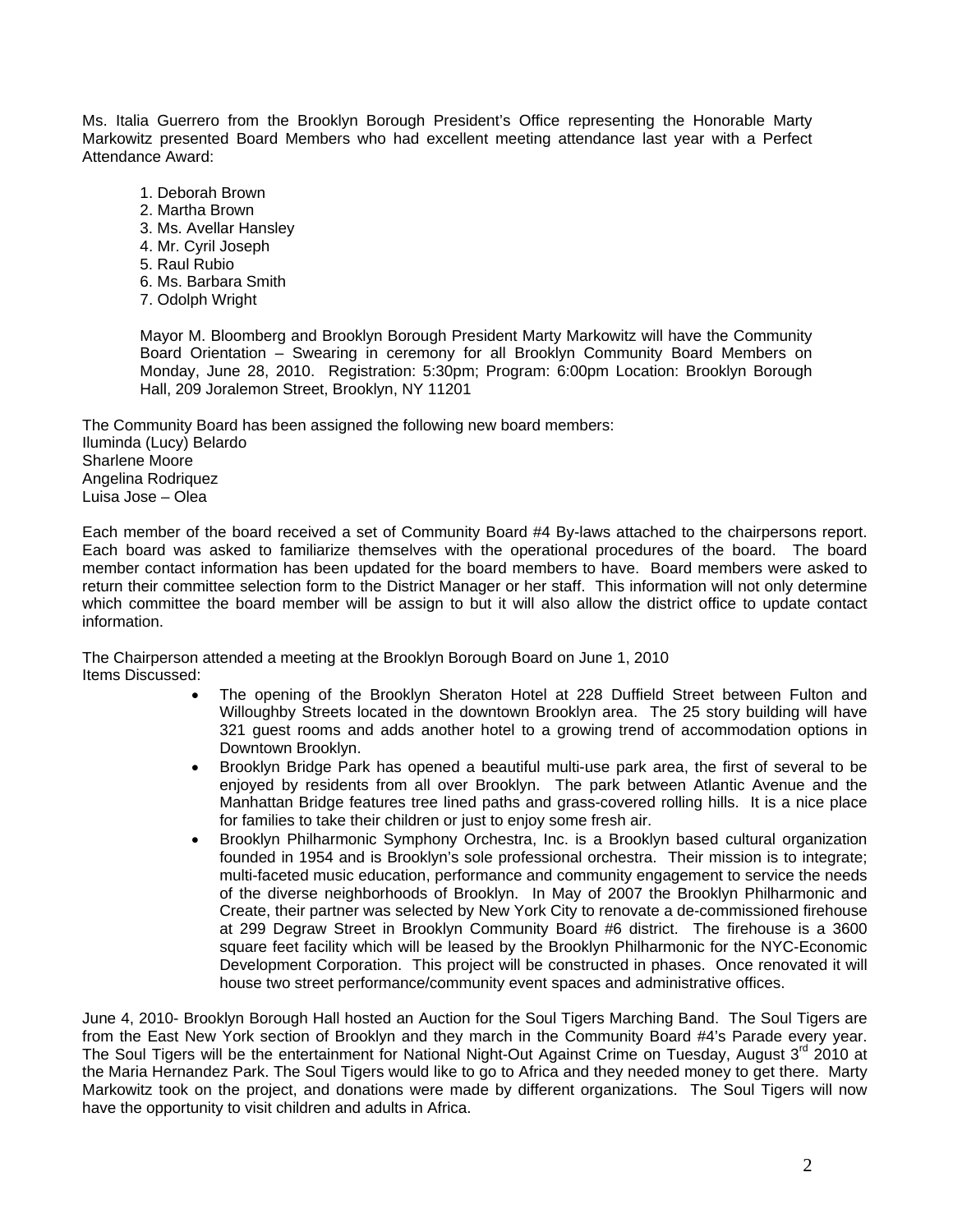June 10, 2010 – Community Board #4's Civic and Religious/Youth and Education Committees hosted their 5<sup>th</sup> Annual Parade which was well attended by the community. Ms. Dent commended Ms. Elvena Davis, the Chairperson of the Civic and Religious Committee for her leadership and organization in help making the Parade a success. She also thanked her for her commitment and devotion to the community and most of all for caring for the people of the community.

The Chairperson also thanked Ms. Virgie Jones the Chairperson of the Youth and Education Committee for her outstanding leadership in making the parade a success.

Pictures were taken which depict the wonderful youngster being honored, community participants and the volunteers who have supported the event over the years. The Board is looking forward to next year's event.

The Chairperson thanked and commended the Grand Marshal of the Parade Steven Ochoa who at a young age is already devoted to the community. Mr. Ochoa was neatly dressed for the parade wearing a very nice suit. Ms. Dent thanked him for his professionalism in the work he performed at the monthly board meeting this past year. Steven will be going to Casanova College located Upstate New York. The Chairperson and the District Manager together with the board members wished Mr. Steven Ochoa the best as he goes off to college and in all of his future endeavors.

Ms. Dent thanked the team members of the Civic and Religious & the Youth and Education Committees for their support and hard work in making the 5<sup>th</sup> Annual Parade a success. She thanked each donor for their support. Thanks also went to Mr. Odolph Wright for his hard work cooking the food on the grill for the parade. Ms. Dent thanked all of the Elected Officials from the Assembly, Council, Congress and State for kindly giving

certificates to the parade's honorees.

The children at Audrey Johnson Daycare Learning Center drew and painted pictures that were shown at the STROREFRONT Gallery in Bushwick. Ms. Dent thanked Ms. Deborah Brown for allowing the children to have an enjoyable time and for allowing them the opportunity to show their work.

# **District Managers Report:**

### Meetings Attended:

May 20, 2010 – Youth & Education / Civic & Religious Committee

May 21, 2010 – Attended an event sponsored by the 83<sup>rd</sup> Pct. Community Council, "Mother and Fathers" Celebration at 218 Wyckoff Avenue

June 1, 2010 – Restructuring of Wyckoff Heights Medical Center, Mr. DeCosta Headly and Ms. Donna Jones spoke of the creation of opportunities for the community at the Hospital. They are attempting to restructure the Community Advisory Board and they are interested in identifying with community concerns about health care and the growth of the hospital. The new board President is Gary Goffner-Pharmacist of Kraupner's Pharmacy on Knickerbocker Avenue.

The newly redesigned emergency room grand opening and ribbon cutting ceremony will be held on July, 8, 2010. June 1, 2010 – Met with Sam Massol of the NYC Coalition Against Tobacco Sales concerning involving organizations in the campaign to reduce tobacco smoke and sales. He indicated that his agency is targeting communities that can help with get the word out. He is looking to partner with groups in the community.

June 1, 2010 – Parks and Recreation & Public Safety Committees

June 2, 2010 - Executive Committee Meeting

June 3, 2010 – Civic and Religious & Youth and Education Committee Meeting

June 4, 2010 – Auction sponsored by the Brooklyn Borough Presidents Office

June 7, 2010 – Preparing/Shopping for the Parade

June 10, 2010 - The 5<sup>th</sup> Annual parade sponsored by Community Board #4's Civic and Religious Committee & the Youth and Education Committee. The parade was a success all the planning and preparation yielded a very organized and orderly event.

A special debt of thanks goes to all of the sponsors:

- Bogopa
- State Farm Insurance Agency
- CEB Realty
- Kikiriki Live Poultry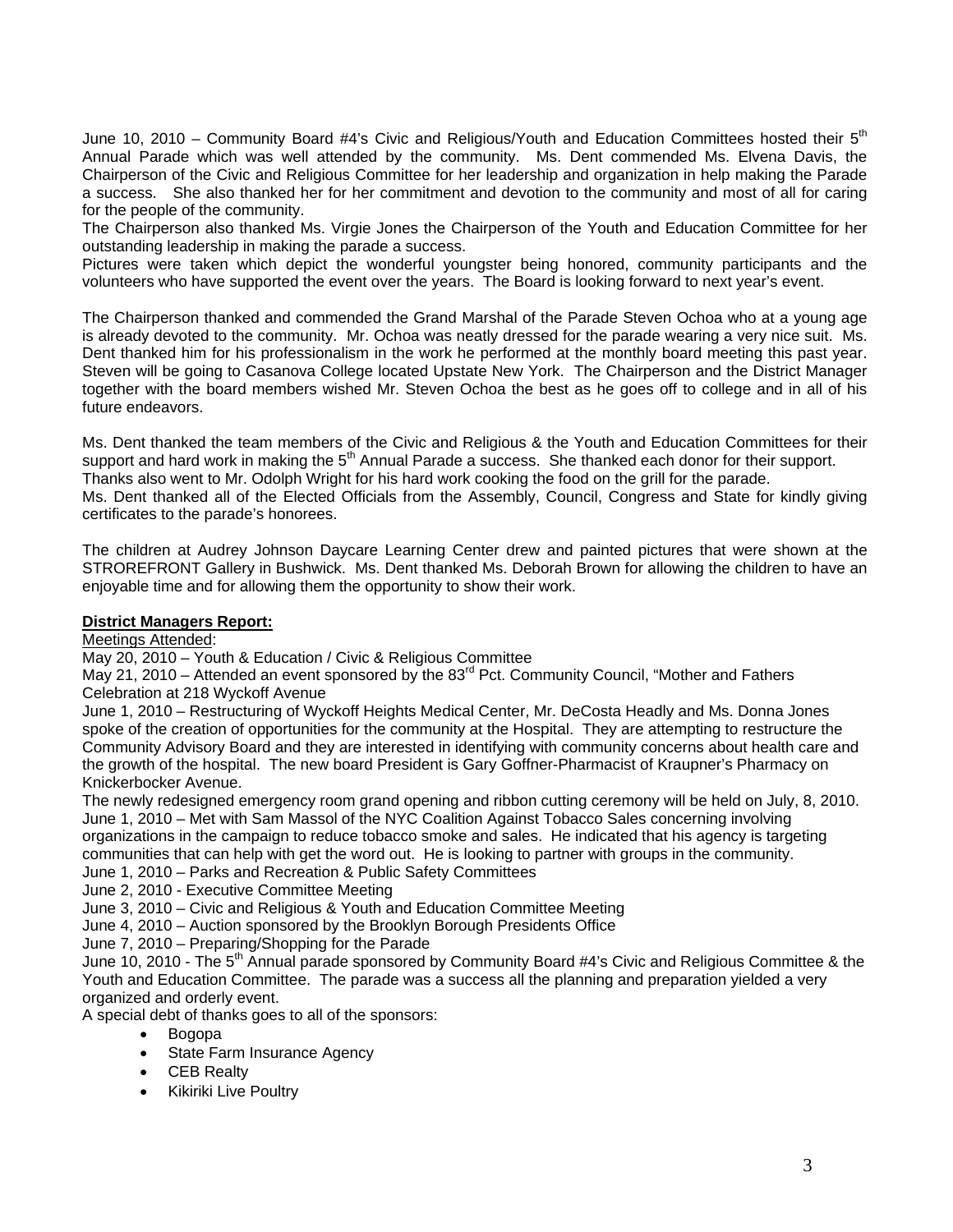The Community Board also thanked the Soul Tigers Marching Band, NYPD 83<sup>rd</sup> PCT., Elected Official for providing the marvelous citations and proclamations for the honorees.

June 11, 2010 – RBSC Inc. sponsored a Community Charette concerning the design features of the planned Knickerbocker Plaza and the Streetscape and Façade design along Knickerbocker Avenue. Key items for the Plaza:

Construction to start summer 2010, Due to sewer/utility issues the DEP most likely will not allow trees to be planted on the Knickerbocker Plaza site, and a public work of art will be placed at the plaza.

June 14, 2010 – Economic Development Committee Meeting

June 15, 2010 – The 83<sup>rd</sup> Pct. Community Council Meeting: The Council awarded citation for appreciation to PO Damarys Franco the Community Affairs Officer. Kings County District Attorney Charles Hynes and Chief Nelson of Patrol Bureau Brooklyn North were also present.

# Other issues:

MTA - Due to maintenance work the L Subway line will not be operating from Brooklyn to Manhattan on Monday July 5, 2010 from 5am through 5am on Tuesday, July 6, 2010. Alternative service will be available.

MTA has a schedule of subway station closings, booths reductions hours and the elimination of station customer assistance locations. Fortunately, the Bushwick community district has no locations listed; however other nearby areas will be affected. The MTA will soon post the location on their website at www.mta.info. There will be public hearings on the proposed booth and kiosk closures next month. Notices of the times and locations for the hearing will be advertised.

The Community Board has processed 83 street activity applications to date. All are advised to adhere to the rules of the permit in order to avoid not having an event in the future.

### Street Closure for crane operations on:

Willoughby Avenue from Wilson to Central Avenues on Thursday June 24 and Friday June 25 Linden Street from Central to Wilson Avenues on Wednesday and Thursday June 23 & 24 for 9:00am to 5:00pm Halsey Street from Knickerbocker to Wilson Avenues on Saturday June 19 from 9:00AM to 7:00PM

Health Bulletin: Protect Against West Nile Virus – West Nile virus is spread to people by infected mosquitoes. West Nile Virus can cause serious or even fatal illness, especially in people older than 50. Protect yourself against WNV by limiting exposure to mosquitoes and control mosquitoes near your home. For more information: www.nyc.gov/health/wnv or contact 311 and ask for information on West Nile Virus

Bleecker Street – A vacant house that sits between two senior citizens homes has caught on fire. The board has received several complaints about this house and has tried to get the house sealed. The seniors that are located adjacent to this house are terrified of the danger that it possess. The house has been referred to HPD, however the District offices is going to ask the District Attorney's Office to get involved under their elder abuse/elder concern program that they have.

# **Committee Reports:**

Economic Development Committee, Mr. Odolph Wright - Chairperson: Meeting held Monday, June 14, 2010 at 6:00pm, 315 Wyckoff Avenue

1) Financial Institution: Bank of America will have a site on Knickerbocker Avenue. The committee would like to invite them to a future meeting.

2) Illegal Vendors: The Merchant representatives in attendance indicated that the illegal vendors along the commercial strip are hurting their business and the food vendor's food could be putting the public at risk. In order to make vendors legal they are required to be licensed by the Department of Consumer Affairs and/or the Department of Health.

The committee will look into getting a list of legal vendors from the Department of Consumer Affairs. The Committee Chairperson asked the board members to fill out a street vendor questionnaire and return it to him by the end of the meeting.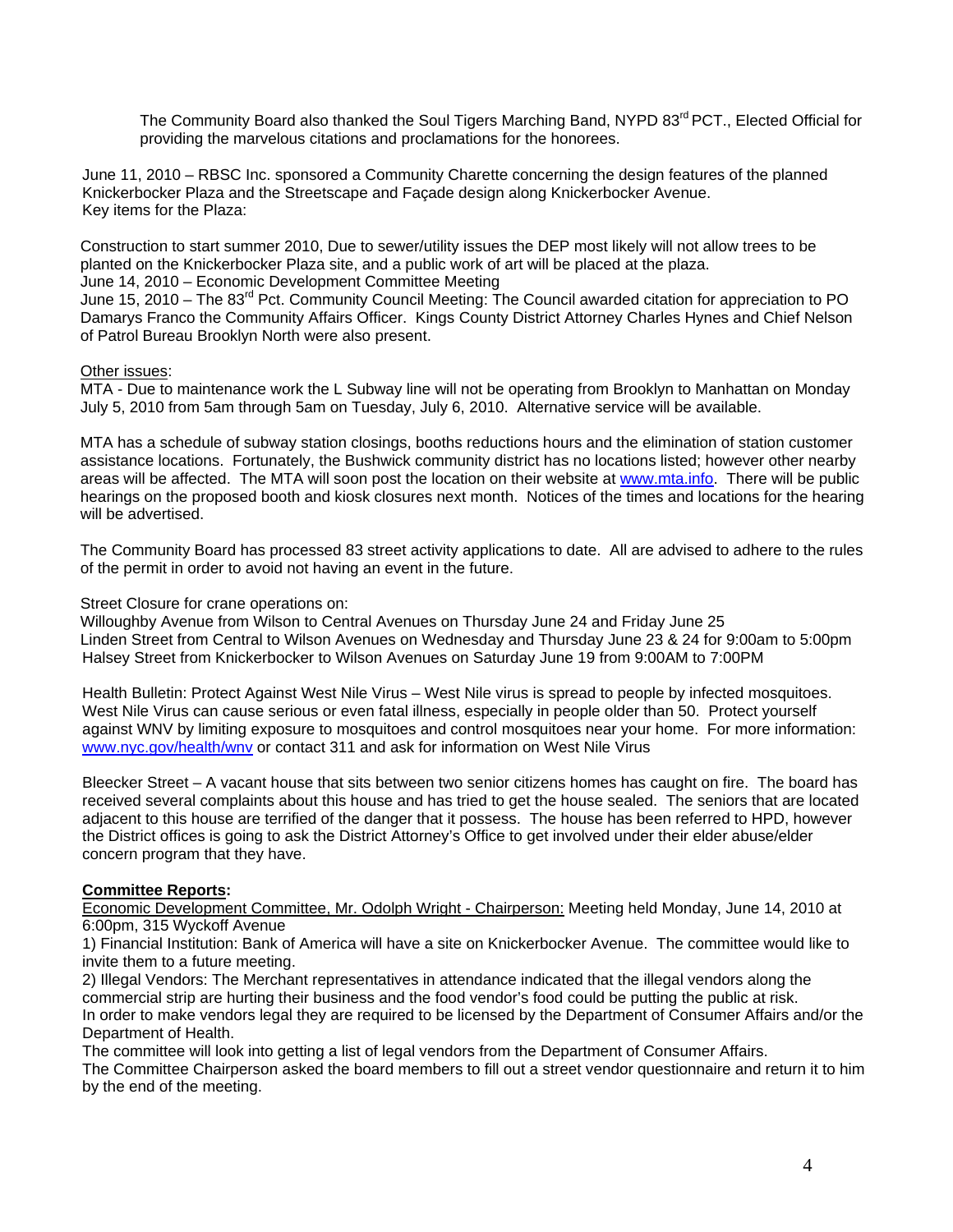Joint Meeting: Parks & Recreation Committee, Mr. Austen Martinez – Chairperson

Public Safety Committee, Ms. Barbara Smith - Chairperson: Meeting held Tuesday, June 1, 2010 at 6:00pm, 315 Wyckoff Avenue

Items Discussed:

The two committees met with Mr. Tony Rosa from the Department of Parks and Recreation, Deputy Inspector Stephen Capasso, Police Officer Damarys Franco, Custodian of Bushwick Campus, Mr. Andrew Samburg and Bushwick Campus Safety Officer, Mr. Dye.

The Board's office is in receipt of a petition from residents surrounding the Bushwick Campus and Bushwick Playground regarding the allege complaint that the Soccer Players are using the park as a urinal and garbage dump. Other complaints are that the players are very loud and are conducting illegal activities on the premises. The petition requests that the park is locked at dusk.

The representatives of the Bushwick Campus stated that they were under the impression that the problem associated there had ceased. They noted that the school has issued permits to three leagues:

- 1. American Junior Soccer League for adults 18 years & over Friday – 7:30PM – 11:30PM (indoors) Saturday – 6:00PM – 12 Midnight Sunday – 12 Noon – 5:00PM
- 2.  $2<sup>nd</sup>$  League (Name not given at the time) Adults 3:00PM – 11:00PM
- 3. 3<sup>rd</sup> League Children Soccer Tuesday & Thursday 7:00PM – 9:00PM

The NYPD noted that they have received many complaints after the specified times noted. After several conversations concerning noise, drinking and lewd behavior it was stated by Mr. Dye that the permit times will be adjusted to end at the following times: Sunday through Thursday ending time will be 10:00PM

Friday and Saturday ending time will be 11:00PM

It was also recommended that each permit holder meet with the 83<sup>rd</sup> Pct. Community Affairs Office so that it can be explained to them what is expected of them.

NYC Department of Parks and Recreation noted that the actual Bushwick Playground will be locked after dusk. NYPD and Community Board #4 will receive copies of permits issued by the school so that if any further complaints are received we will know which league held the permit at the given time.

# **Election of Officers**

Members of the nomination committee are: Nomination Chairperson, Barbara Smith assisted by Victoria Fernandez, Elvena Davis and Mary McClellan

The term for those elected to office will commence on July 1, 2010.

### **Roll Call: 29 members are present**

Nomination results are as follows for service year July 1, 2010 – June 30, 2011.

- 1) For the position of Chairperson: Julie Dent
- $2)$  For the position of 1<sup>st</sup> Vice Chairperson: Martha Brown
- $2$ ) For the position of  $2^{nd}$  Vice Chairperson: Austen Martinez 3) For the position of  $2^{nd}$  Vice Chairperson: Austen Martinez
- 4) For the position of Recording Secretary: Saundria Simmons
- 5) For the position of Financial Secretary: Eliseo Ruiz
- 6) For the position of Correspondence Secretary: Virgie Jones
- 7) For the position of Treasurer: Avellar Hansley
- 8) For the position of Parliamentarian: Odolph Wright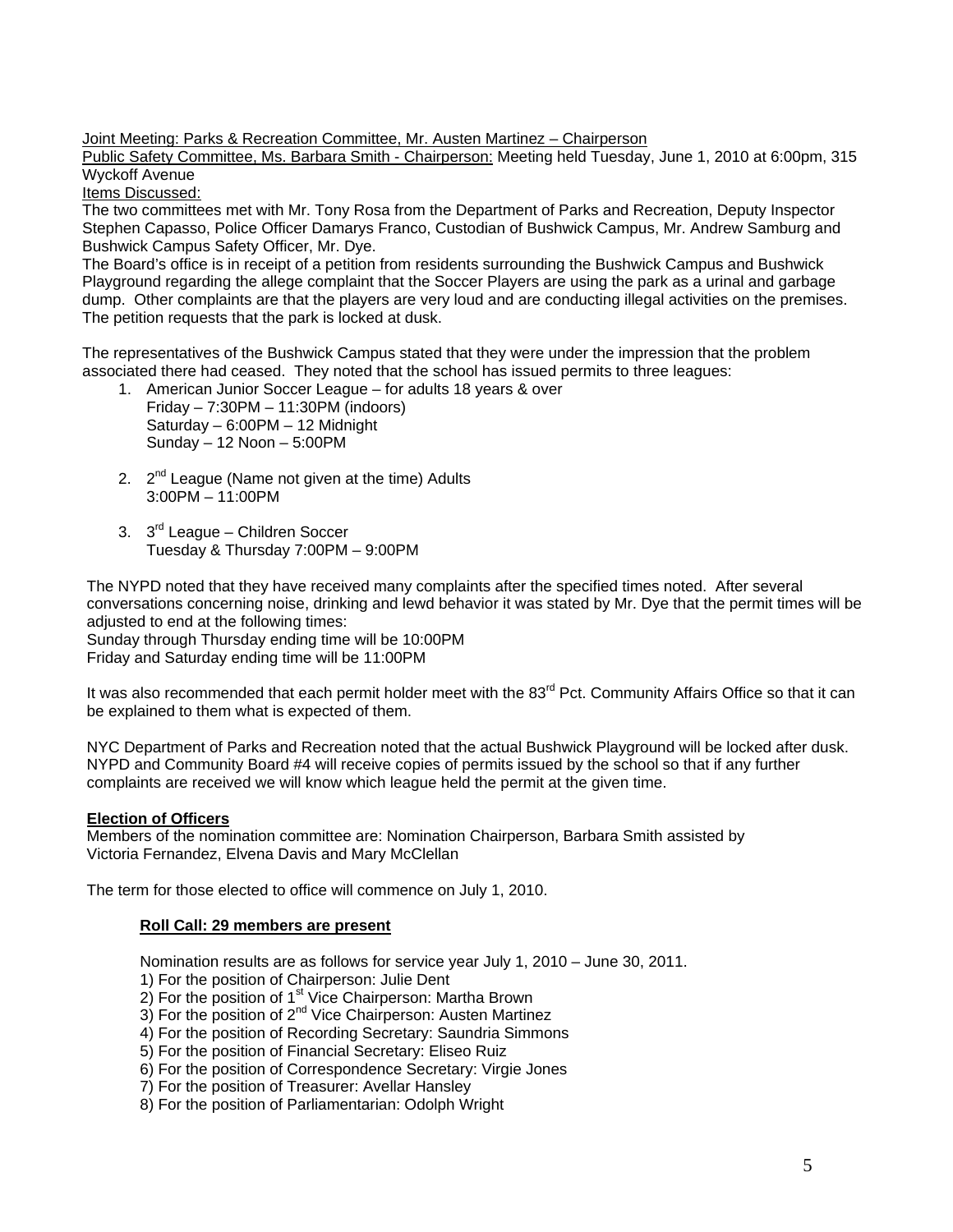Ms. Dent thanked members for having the faith in her to elect her to continue as their leader of Community Board #4. She vows to do her best to represent all the people and members of the community.

### **Old Business:**

William Harris, Representative from Assemblyman Vito Lopez: Several months ago residents from Willoughby Avenue came before the board because they were concern about what they believed to be a halfway house located at 979 Willoughby Avenue. All of the Elected Officials had a hand in trying to get this issued resolved. Mr. Harris was happy to announce that the owner of the property is currently looking for a realtor in order to rent what had become a Sober House. Mr. Harris in behalf of Assemblyman Vito Lopez's Office thanked Community Board #4, Ms. Julie Dent, Ms. Nadine Whitted, and the community residents for working diligently on this problem issue and taking the necessary action. He also thanked Mr. Aaron Short for his help in spreading the word and reporting on this.

### **New Business:**

The District Manager asked that all board members return the committee assignment sheet to her so that the new committee structure could be set up.

### **Announcements:**

United Revival Services, Inc.: Presents - Summer Mentoring Learning Program, reading, math and writing. Call for a registration packet at 917-202-6630

Public Health Solutions: WIC is a Special Supplemental nutrition Program for women, infants and children. Women who have children under the age of 5, pregnant or breast feeding are eligible. Requirement: Proof of Income and proof of address. Applicant must live in New York State.

William Harris: Assemblyman Vito Lopez's Annual Seniors Picnic, July 22, 2010 for seniors 60 years of age and older. The free bus will be leaving from several locations in the Bushwick, Greenpoint and Williamsburg area and will be going to Sunken Meadow Park in Long Island. The bus will be leaving at 7:00am and returning at 4:00pm. For more information please call 718-963-7029.

Steven Ochoa: CEC 32, Award Ceremony meeting on Thursday, June 17, 2010 at 6:00pm. Location: PS 274

Buena Vida Annual Health Fair: June 19, 2010, 48 Cedar Street between Evergreen & Myrtle Avenue from 11am to 3pm.

Bushwick Academy of Urban Planning Fundraiser: All donations go to the scholarship fund for seniors, Tandem Bar, 236 Troutman Street, Friday, June 18, 4pm to 11pm. They had T-shirts available for \$15.00, shoes for \$30.00 and buttons for \$1.00 each

Ms. Doris McEldry: Free Math & Reading Program located at 66 Weirfield Street for children ages 1-6. The program will start June 30 to July 30, 2010 for more information and registration call 718-453-0151

Ridgewood Bushwick –Long Island University College Program invites you to their Education Awareness Day on Saturday, June 26, 2010 from 12:00Pm – 5:00PM. Location: Gates Avenue between Knickerbocker and Irving Avenues.

Patrol Borough Brooklyn North Harmony Day Picnic: Police and Community coming together to share a day of food and fun! The 81<sup>st</sup> and 83<sup>rd</sup> Precincts invite you to Maria Hernandez Park on Thursday, July 8, 2010 from 11:00am – 3:00pm. Contact Community Affairs for Information: P.O. Franco / Detective Diaz – 718-574-1697

Barbara Smith, 83<sup>rd</sup> Precinct Council President: Learn how to use the New Election Machine on July 20, 2010, 480 Knickerbocker Avenue at the precinct parking lot. Time: 1pm-6pm